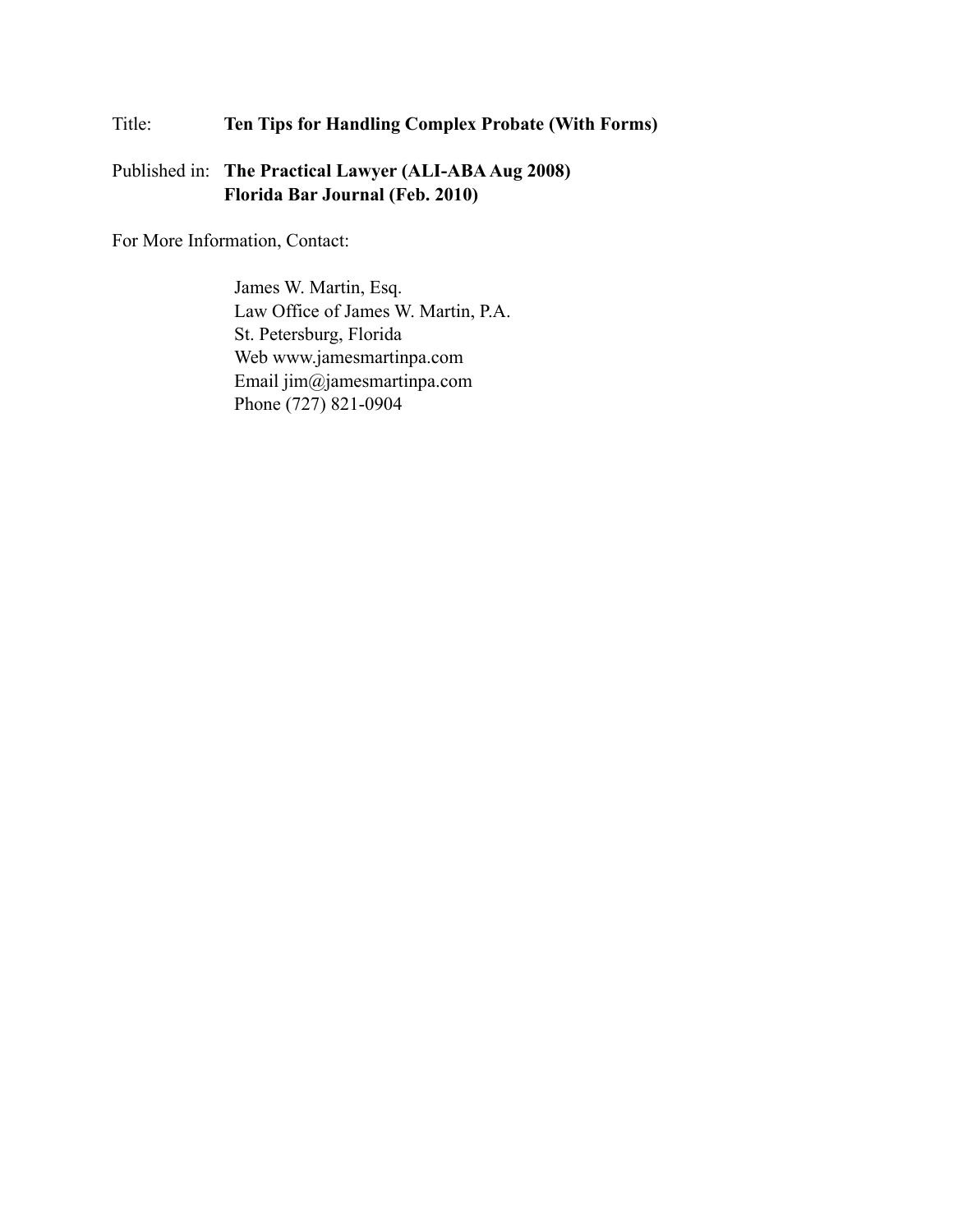# **Ten Tips For Handling Complex Probate (With Forms)**

# **by James W. Martin**



## **James W. Martin,**

a probate, real estate, and corporate lawyer in St. Petersburg, Florida, has written for the Florida Bar Journal and News, The Practical Lawyer, and West Publishing, and has more information on his Web site, w[ww.jamesmartinpa.](http://www.jamesmartinpa.com) [com.](http://www.jamesmartinpa.com) He can be reached at jim@ jamesmartinpa.com.

**It's difficult but not impossible, and there is a lot to be said for taking a methodical approach.**

**HERE ARE 10** practice pointers for handling the legal aspects of administering estates and trusts of persons who died leaving multiple assets, substantial debt, feuding families, or other complicating factors for their trustees and personal representatives to sort out. Ripped from 30 years of probate and trust law experience, these tips apply legal concepts and procedures, as well as technology, to assist the lawyer in simplifying and managing probate and trust administration in these difficult cases.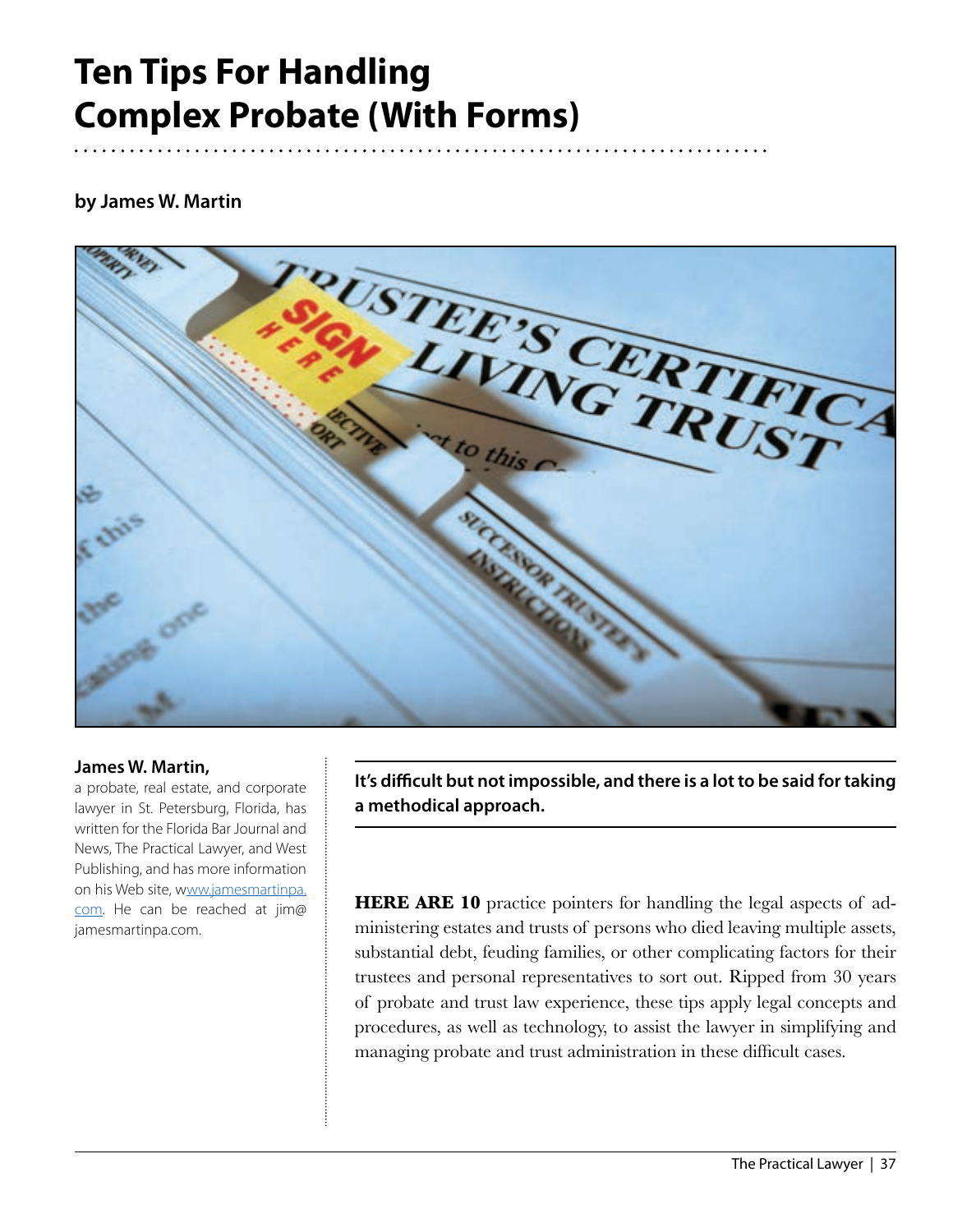#### **1. Identify The Client**

This is really pretty simple. One client at a time is all a lawyer can usually handle. Simultaneously representing two or more clients creates its own complications. However, when someone dies, it is common for a number of relatives to want to meet with the lawyer. This is dangerous. Attorney-client privilege may be lost by meeting in the company of persons who turn out not to be clients. The soon-tobe-non-clients may impart confidential information to the lawyer, which later creates a conflict of interest. Therefore, it is best for the lawyer to sort out who will be the client before the first meeting, and, preferably, during the first phone call or email.

The preferred client is the one who:

- Is capable of paying the attorney's fee;
- Has authority to act as personal representative ("PR") or trustee;
- Is not already guilty of wrongdoing; and
- Appears willing to seek and accept the attorney's advice.

This factual assessment is best made during the initial conference or soon thereafter. Sometimes, potential clients do not pass this test. If they do not, it is best to refer them to the Lawyer Referral Service.

Some lawyers seem to forget that in some states, such as Florida, the lawyer represents the PR and not the "estate," not the beneficiaries, not the creditors, and not any other interested persons. Beneficiaries frequently misunderstand this and require numerous letters reminding them that they should obtain their own separate counsel because the PR's attorney represents only the PR. It is best to encourage beneficiaries to obtain separate counsel early in the probate process. It will make the job of the PR's attorney much easier because the beneficiary's lawyer will explain the process to the beneficiary. It is easier to keep a learned lawyer informed than to keep a non-lawyer beneficiary informed.

An engagement letter or fee contract should be entered into between the lawyer and PR confirming the terms of engagement, signed by the beneficiaries, and filed in the probate court file. A sample form of fee contract appears as Appendix 1 at the end of this article.

#### **2. Establish Client's Base Of Authority**

In complex cases, clients are frequently anxious to get to work. There are assets to deal with, problems to tackle, bills to pay, and enemies to defend or attack. The lawyer must remind the client of the need for authority. This means being appointed PR by the probate court. Acting before appointment is fraught with risk. Therefore, filing a petition for probate administration should be the first step the lawyer takes to establish the client's base of authority.

It might also be necessary to be appointed PR by probate courts in other states where the decedent owned real property. For example, if the decedent's domicile was Florida, then the Florida probate proceeding should be filed first, being the domiciliary proceeding. If the decedent's domicile was not Florida, a Florida ancillary probate proceeding must be filed. Probate is ineffective as to real estate located in other states (probate is an in rem proceeding).

In addition, establishing the client's base of authority might require assuming the position of successor trustee of one or more living trusts, or even land trusts. In complex cases, this might require filing a petition for appointment of successor trustee with the court. A sample form of acceptance by successor trustee appears as Appendix 2.

#### **3. Start The Clocks**

There are three clocks to start immediately after the court enters the order admitting the will to probate and appointing the PR:

 $\circled{C}$  Clock #1: Publish notice to creditors. In many states, such as Florida, this gets the creditor claims period running for creditors who are not reasonably ascertainable.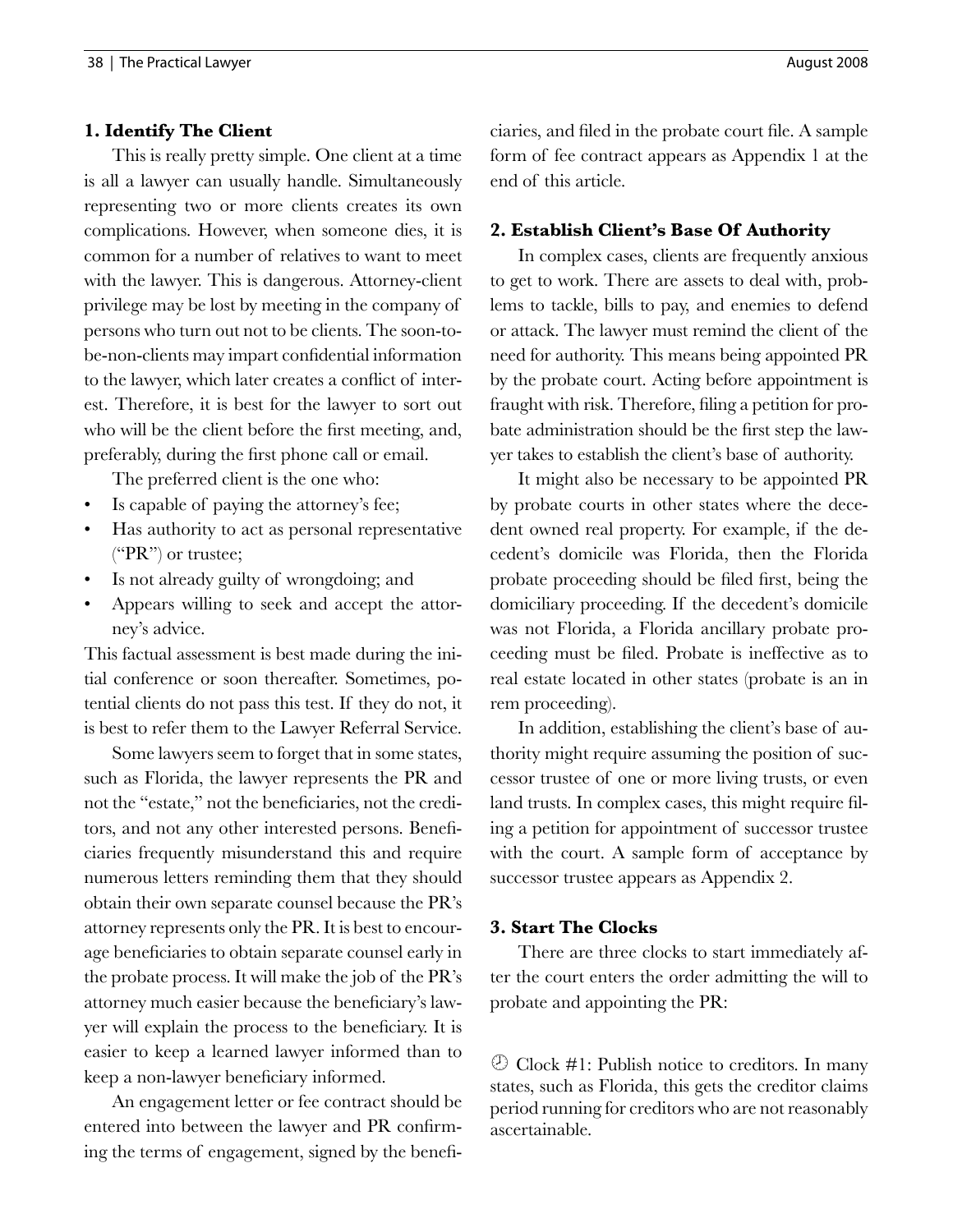Clock #2: Serve notice of administration on all beneficiaries named in the will and on all persons who would take if that will and all wills failed (intestate heirs and beneficiaries of prior wills). In many states, this gets the time period running for will contests and PR appointment contests;

 Clock #3: Serve notice to creditors on all reasonably ascertainable creditors. This gets the time period running for the most troublesome creditors: those who are reasonably ascertainable. Thorough search for these persons may take much effort, including reviewing bank account registers going back a year. (*See* David T. Smith and Robert M. Winick, *Known or Ascertainable Estate Creditors: The Pope Decision,* 62 Fla. Bar J. 66 (Oct. 1988.) Service by FedEx, UPS, etc., is the author's preferred method of service because it is reliable, it is quick, and it provides proof of delivery the next day. Be sure to file proof of service with the clerk of court.

Why start the clocks ASAP? It is important for the PR to determine the interested persons in the estate as soon as possible so that the PR can obtain consent of interested persons on major decisions that arise in complex probate very early on. This means determining who are the creditors and beneficiaries of the estate up front in the probate process. This reduces the likelihood of an interested person attacking an act of the PR taken before the PR identified all interested persons.

## **4. Prepare The Pleadings Index**

Like the A-Team, the lawyer handling complex probate needs a good plan. That means making checklists, lots of them. The first and most important checklist is the pleadings index. Every probate has two sets of pleadings: those that were filed and those that will be filed. The pleadings index lists them all, but separates them, with those already filed on the top and those to be filed on the bottom. As pleadings are filed, they move from the bottom of the list to the top.

The pleadings index contains the case caption as the top of the page, just like a court pleading, so it is handy place from which to copy the caption when drafting.

It also contains a list of significant dates: 60 days for the inventory, four months for statement regarding creditors, one year for petition for discharge.

Thus, the pleadings index is a one-stop source to view the case status at a glance. A sample appears as Appendix 3 at the end of this article.

## **5. Assemble The Team**

The lawyer handling complex probate needs help, lots of help. Here's a starter:

- Financial: CPA, tax attorney, bank;
- Valuation: MAI real estate appraiser, personal property appraiser, business appraiser;
- Sales: Real estate agent, securities broker;
- Co-counsel: Trial lawyer, environmental lawyer, real estate lawyer, business lawyer.

It is wise early in a law practice to create a list of professionals to call upon in time of need: a referral list. Being able to call upon someone you know will allow you to ask for favors: quick response, answers to quick questions, whether your strategies make sense.

Referral lists should include more than contact information: area of practice, date, who referred, case names, background. This will add context to your referral list.

When you meet lawyers from other counties and states, find out what they do and add them to your list for future reference. It might be 10 years before you need them, but when you do, they might make all the difference in your case.

Be sure to keep your team informed. Don't leave anyone out of the loop. When sending emails, include your entire team. Set up a distribution list in Outlook Contacts so that one click adds all their email addresses.

Don't forget to call on your team. They know more about their fields than you do; that's why they are on your team. If they don't, change play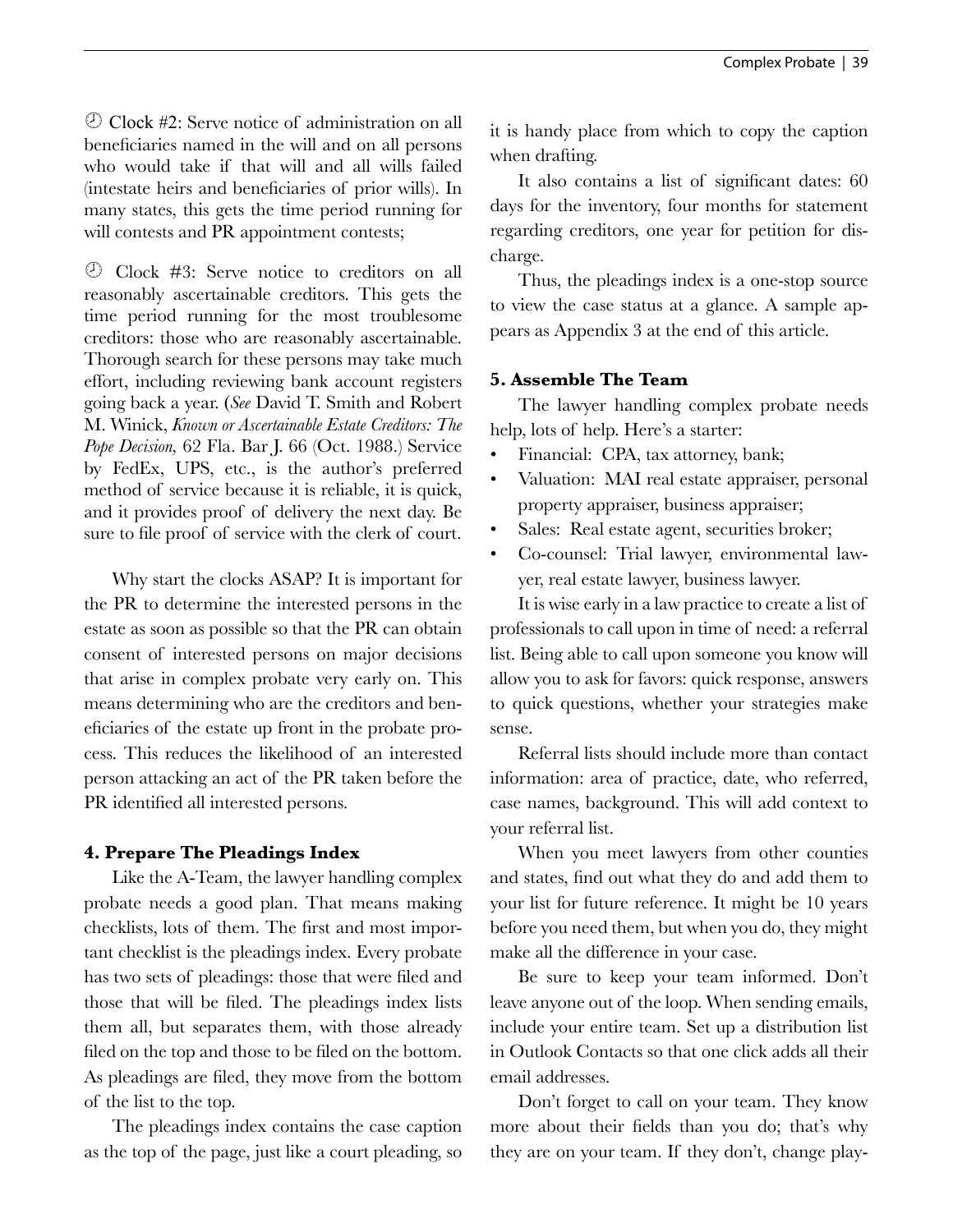ers. Send your team members engagement letters requiring them to keep your communications confidential and within the attorney-client and work product privileges. A sample form appears as Appendix 4.

#### **6. Answer Before You Are Asked**

As a fiduciary, the PR should provide an interested person with information about the estate and its administration on reasonable request in writing. This means the PR can wait for beneficiaries and creditors to ask for information before providing it.

There is a basic truth in complex probate: you can't have too many friends. Friendships are based on trust and credibility. You create this with beneficiaries and creditors by giving them information: lots of information, timely information, accurate information, credible information, useful information.

The PR should act like the newspaper: be the first to tell the readers what's new, what's interesting, what's important.

And like newspapers, the PR should separate editorial comments from the facts. This means making it clear when something communicated is based on fact and when it is an opinion or estimate.

Another tip: newspapers don't make predictions. Neither should the PR. A beneficiary who was given an estimate for his share never remembers it was an estimate and subject to taxes and administration expenses.

Keep beneficiaries informed. Answer questions before they are asked. But don't speculate.

#### **7. Prepare Regular Accountings**

Probate rules in some states require only a final accounting, not interim accountings. But interim accountings should be used for two reasons already listed above: starting the clock and answering before being asked.

Every state has a limitations period for objections to accountings. For example, in Florida interested persons have 30 days after service to object to an accounting. An objection not timely filed is deemed abandoned. The accounting must be served along with a notice informing the recipient of this deadline. Banks send customers monthly statements of their checking accounts in order to flush out any problems quickly. The same applies to complex probate. The sooner the PR knows of an objection to something reported on the accounting, the better. Monthly accountings in some probates make a lot of sense; in others, quarterly accountings accomplish the purpose.

The same applies to trust accountings, but the deadline for objections in Florida is six months instead of 30 days. If the trustee only sends an annual accounting, the risk of a transaction being objected to can run a full 18 months from the date of the transaction. This can be reduced to seven months by sending monthly trust account accountings.

Trust accountings must also include a notice of the deadline. A sample form appears as Appendix 5.

#### **8. Diagram The Assets And Process**

A picture, like the one on the next page, says a thousand words...and shows work and progress: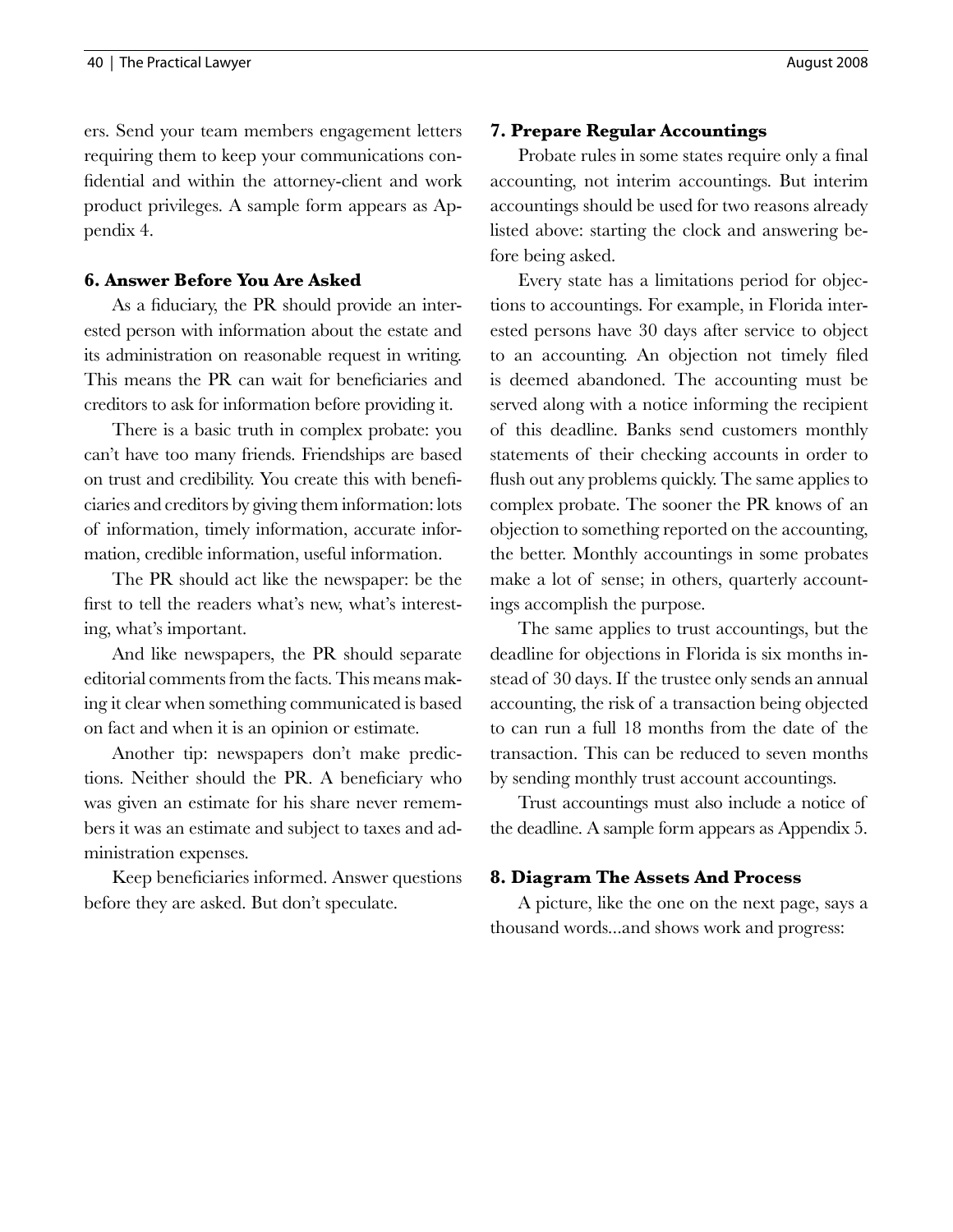

**ESTATE & TRUST PROCESS FOR JOHN & MARY DOE**

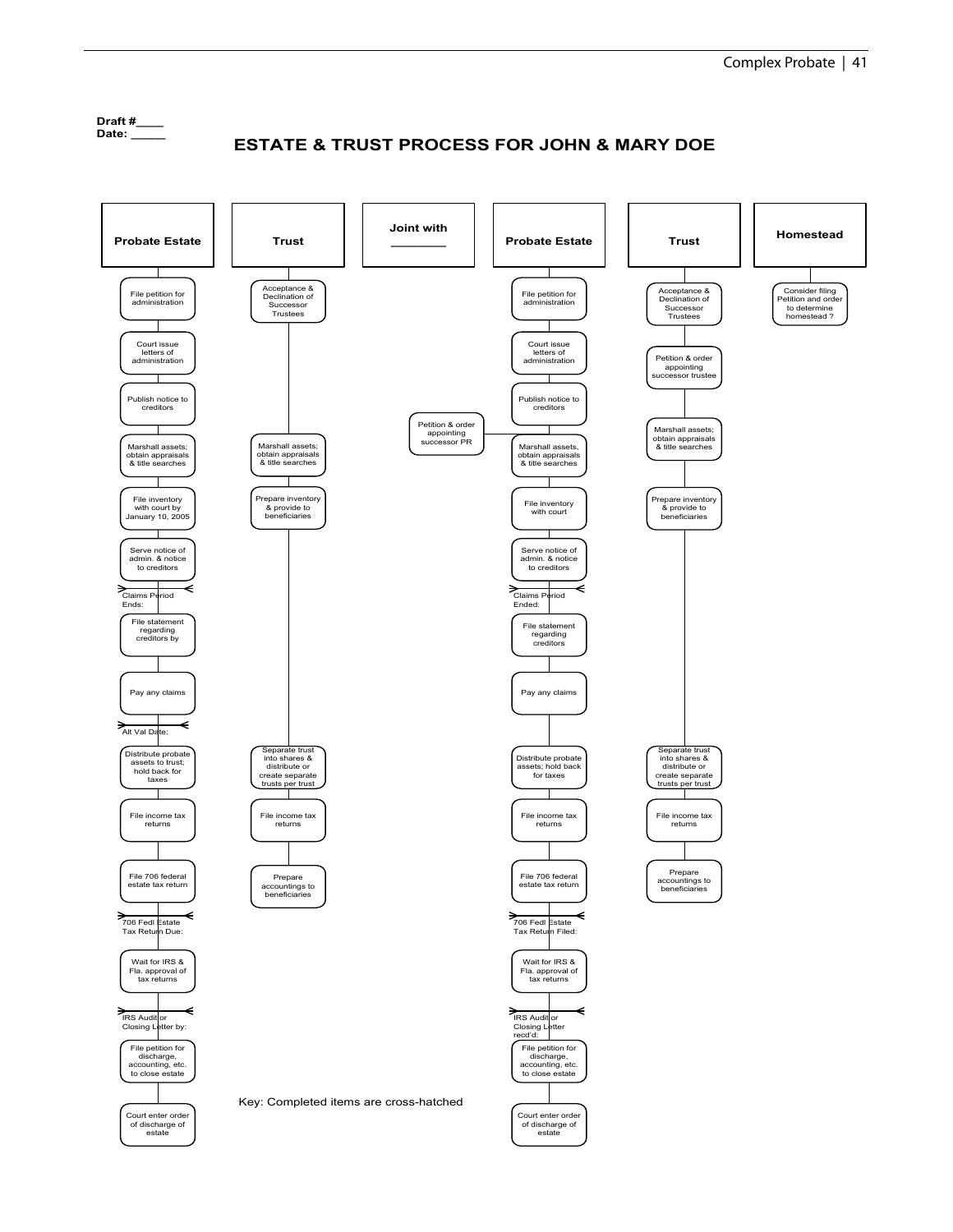### **9. Don't Just Communicate, Collaborate**

Complex probate often means there are lots of people, which means there are lots of brains. Trying to get all those brains to fix on one set of documents and act in a consistent and unified manner can be one of the most difficult aspects of a case.

In the olden days, we sent out letters by postal mail with a stack of documents for review by interested persons and their lawyers. The packages took a few days to arrive and some got lost, so we switched to FedEx and couriers for next day delivery. There was still a lot of paper, and we still had the problem of getting many people to focus on many documents.

In either case, if a few weeks went by before the time for further discussion or decision came, the recipients often could not readily find what had been sent to them. This necessitated resending the package and further delay.

Today we have email, and it's a lot faster, but people still lose their emails, or delete them, or they wind up in spam filters. And big document files are often too large for email.

Enter the Web and collaborative Web sites. Here the PR's lawyer can post documents for password-protected secure downloading by interested persons and their lawyers no matter what the size and without taxing email systems. There are many providers; one of the most promising is Microsoft SharePoint 2007.

# **Guest Tip (Suggested to the Author by Commonwealth Land Title Florida State Counsel Stacy Kalmanson)**

When the estate owns real estate, every probate lawyer knows that orders admitting wills to probate, orders determining homestead, and orders approving sale of real property must be recorded in the official land records. Title insurance companies recommend, and often require, that the petitions also be recorded. This includes the petition for administration. The clerk might disagree with recording such documents, but title companies want them recorded for a good reason: title companies search indexes of the official records and often maintain duplicates of filings, but they do not maintain duplicates of probate court files. Title companies often find it difficult to obtain information from old probate files. Having the clerk record all documents relating to real property will make it easier for title companies to do their jobs.

## **10. Scan, Scan, Scan**

The single most useful tip for handling complex probate is this: scan the heck out of everything. Scan every document that comes in and every document that goes out. Scan your incoming mail, your outgoing mail. Scan all email. Scan all pleadings. Scan all surveys. Scan all appraisals. Scan all environmental reports. Scan all evidence:

- If it's paper, scan it. If it's email, print it and scan it. If it's an email attachment, save it, print it, and scan it;
- Create a taxonomy: a consistent way of naming your scanned images. Set up a separate computer file folder for each client with subfolders for letters, memos, documents, drafts, research, pleadings, etc.;
- Name your scans using your taxonomy and the date of the scan;
- Run your scans through an OCR (optical character recognition) program to make your scans full-text searchable;
- Invest in high-speed scanners to scan 50 to 100 pages a minute;
- Create daily backups of your scanned files and save them in alternate on- and off-site locations. (See undergroundvaults.com for storage in a Kansas salt mine 600 feet below ground.)

Read these articles online at [www.jamesmartinpa.](http://www.jamesmartinpa.com) [com:](http://www.jamesmartinpa.com) *A Model Electronic File Policy, May I Shred My Scanned Paper Files, PDF or TIFF: Which is Better?*  Then sit back and reap the reward of your effort: on-screen full-text searchable access to every docu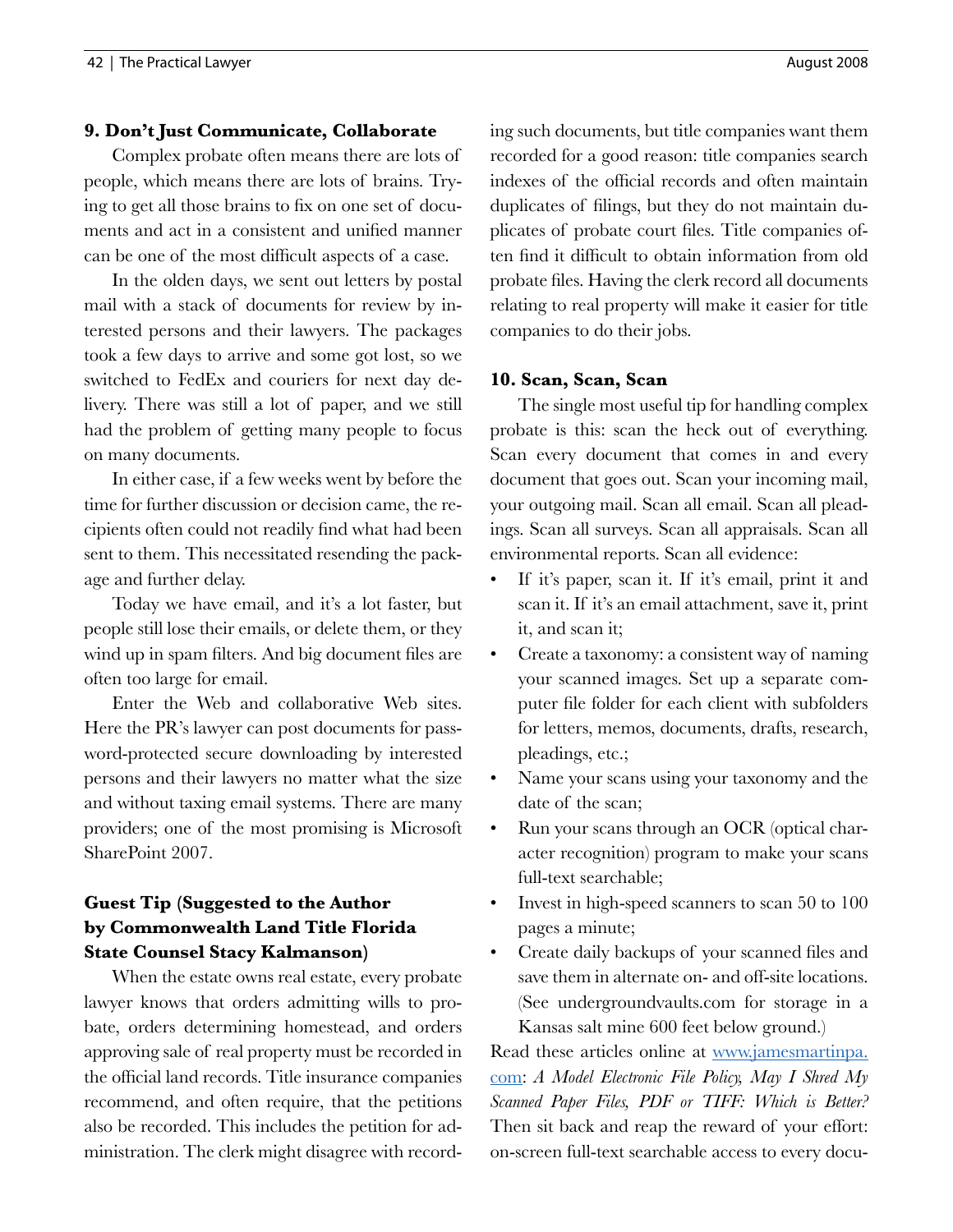ment in your probate case. You might even forget it was complex.

**CONCLUSION** • Handling complex probate is hard and time-consuming, but not impossible. The methodical application of basic probate law and procedures is one way to simplify the facts and circumstances that present themselves over the course of the case. A methodical process is what made putting a man on the moon possible and allowed those in control to meet the many crises that arose along the way.

## **APPENDIX 1 Fee Contract**

IN THE CIRCUIT COURT FOR PINELLAS COUNTY, FLORIDA PROBATE DIVISION UNIFORM CASE NO.: \_\_\_\_\_\_ REFERENCE NO.: IN RE:ESTATE OF \_\_\_\_\_\_\_\_\_\_\_\_\_\_\_\_\_\_\_\_\_\_\_\_\_,

DECEASED.

\_\_\_\_\_\_\_\_\_\_\_\_\_\_\_\_\_\_\_\_\_\_\_\_\_\_\_\_\_\_\_\_\_\_\_\_\_\_/

ATTORNEY'S HOURLY FEE AGREEMENT - PROBATE ESTATE AGREEMENT made on as Personal Representative of the Estate of the Estate of the Estate of \_\_\_\_\_\_\_\_\_\_\_\_\_\_\_\_\_\_\_\_\_\_\_\_\_\_\_\_, Deceased ("Personal Representative"), and \_\_\_\_\_\_\_\_\_\_\_\_\_\_\_\_\_\_\_,

P.A., a Florida professional service corporation ("Attorney").

Whereas, Attorney has undertaken the performance of substantial legal services on behalf of Personal Representative, for which Attorney shall be paid fees and costs, and the Florida Bar's Rules of Professional Conduct encourage attorneys and clients to enter into fee agreements at the commencement of representation in order to avoid the possibility of misunderstandings;

Now therefore, in consideration of their mutual promises stated herein, the parties hereby agree that: **1) Hourly Rates.** The Personal Representative has retained Attorney to provide legal services to the Personal Representative during administration of this probate estate in Florida at hourly rates of \$\_\_\_\_\_\_\_\_\_\_ for attorney time and \$\_\_\_\_\_\_\_ for paralegal time for all matters handled by Attorney, including but not limited to ordinary services and extraordinary services.

**2) Bills.** Fees shall be billed by Attorney and paid by the Personal Representative out of the assets of the Estate on a twice-monthly basis. Costs incurred for copies, postage, FedEx, Westlaw, filing fees, and other items shall also be billed and paid twice-monthly.

**3) Other Lawyers.** Attorney may advise the Personal Representative to engage other lawyers to provide legal services to Personal Representative for certain matters, in which case the determination and billing of fees and costs for such other lawyers may differ from this agreement and be agreed upon in a separate agreement.

**4) No Statutory Percentage Fees.** The parties agree that the provisions of this Fee Agreement (legal fees based on hourly rates plus reimbursement of costs) vary from the provisions of the applicable stat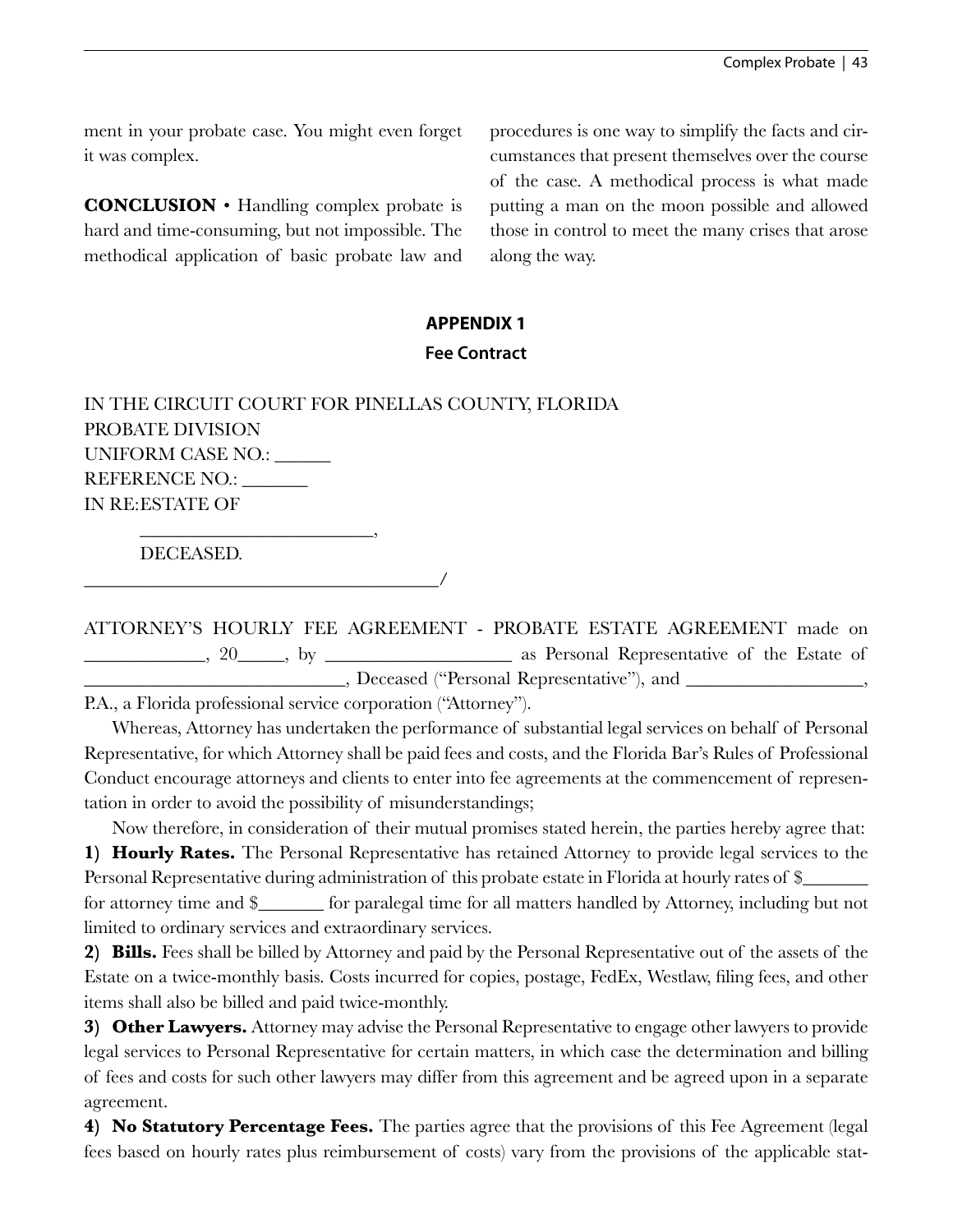utes and case law and that Attorney will not charge fees based upon a percentage of the assets or income of this probate estate. Attorney has provided Personal Representative a copy of Florida Statutes Section 733.6171.

**5)** Fee Proceedings. If the matter of fees and costs is submitted to the Court for review or determination at any time by Attorney, Personal Representative, any interested person or other person, then fees and costs incurred by Attorney for such proceeding shall be billed by Attorney to Personal Representative and shall be paid for such fee proceeding on the same basis as other fees under this Agreement. In addition, attorneys testifying as expert witnesses on the matter of fees shall be entitled to fees at their usual hourly rates, which shall be paid out of the estate.

**6) Joint Representation.** The parties agree that Attorney represents

in \_\_\_\_\_\_ capacity as Personal Representative of this Estate and in \_\_\_\_\_ capacity as Trustee of the Trust Agreement created by \_\_\_\_\_\_\_\_\_\_\_\_\_\_\_, which trust is sole residuary beneficiary of this Estate. The parties understand that there is a potential conflict of interest that arises from representation of one person who is acting in multiple roles. They understand that a conflict might arise such that Attorney would not be able to represent in one or more of these roles, in which case \_\_\_\_\_\_\_\_\_\_ would need to obtain a separate attorney to advise and represent \_\_\_\_\_\_ in that role. The Personal Representative, trustee and interested persons are encouraged to engage their own separate lawyers before signing, consenting to, or not objecting to this agreement if they desire legal advice concerning this agreement. Attorney cannot provide legal advice regarding the probate estate to anyone other than

Under penalties of perjury, we declare that we have read the foregoing, and the facts alleged are true, to the best of our knowledge and belief.

[Signature Lines for Attorney, Client, Beneficiaries, etc.]

## **APPENDIX 2**

## **Acceptance Of Trust By Successor Trustee**

ACCEPTANCE BY SUCCESSOR TRUSTEE OF \_\_\_\_\_\_\_\_\_\_\_\_ TRUST DATED \_\_\_\_\_\_\_\_\_\_\_ (WITH COPIES OF TRUST DOCUMENTS)

WHEREAS, \_\_\_\_\_\_\_\_\_\_\_\_, as Grantor, and \_\_\_\_\_\_\_\_\_\_\_, as Trustee, created the \_\_\_\_\_\_\_\_\_\_\_\_\_ TRUST AGREEMENT on \_\_\_\_\_\_\_\_\_\_ (hereinafter called the "Trust") and therein named \_\_\_\_\_\_\_\_\_\_\_\_\_\_\_\_\_\_ as Successor Co-Trustees of said Trust to serve upon the death of  $\cdot$  and

WHEREAS, said \_\_\_\_\_\_\_\_\_\_\_\_\_\_\_\_ died on\_\_\_\_\_\_\_\_\_\_, and \_\_\_\_\_\_\_\_\_\_\_\_died on \_\_\_\_\_\_\_\_\_\_\_\_,

both as residents of Pinellas County, Florida; and

NOW THEREFORE, the undersigned \_\_\_\_\_\_\_\_\_\_\_\_\_\_ hereby accepts the position of Successor Trustee of the Trust in place of \_\_\_\_\_\_\_\_\_\_\_\_\_\_\_\_ and hereby accepts the trust imposed by said Trust and hereby agrees to serve as Successor Trustee upon the terms and conditions set forth in the Trust.

The undersigned does hereby represent, to the best of the undersigned's knowledge and belief, that: (a) the foregoing are true and correct statements; (b) the Trust is still in full force and effect and has not been revoked; (c) the \_\_\_\_\_\_\_\_\_\_\_\_\_Amendment of the Trust Agreement dated \_\_\_\_\_\_\_\_\_\_ is the last amend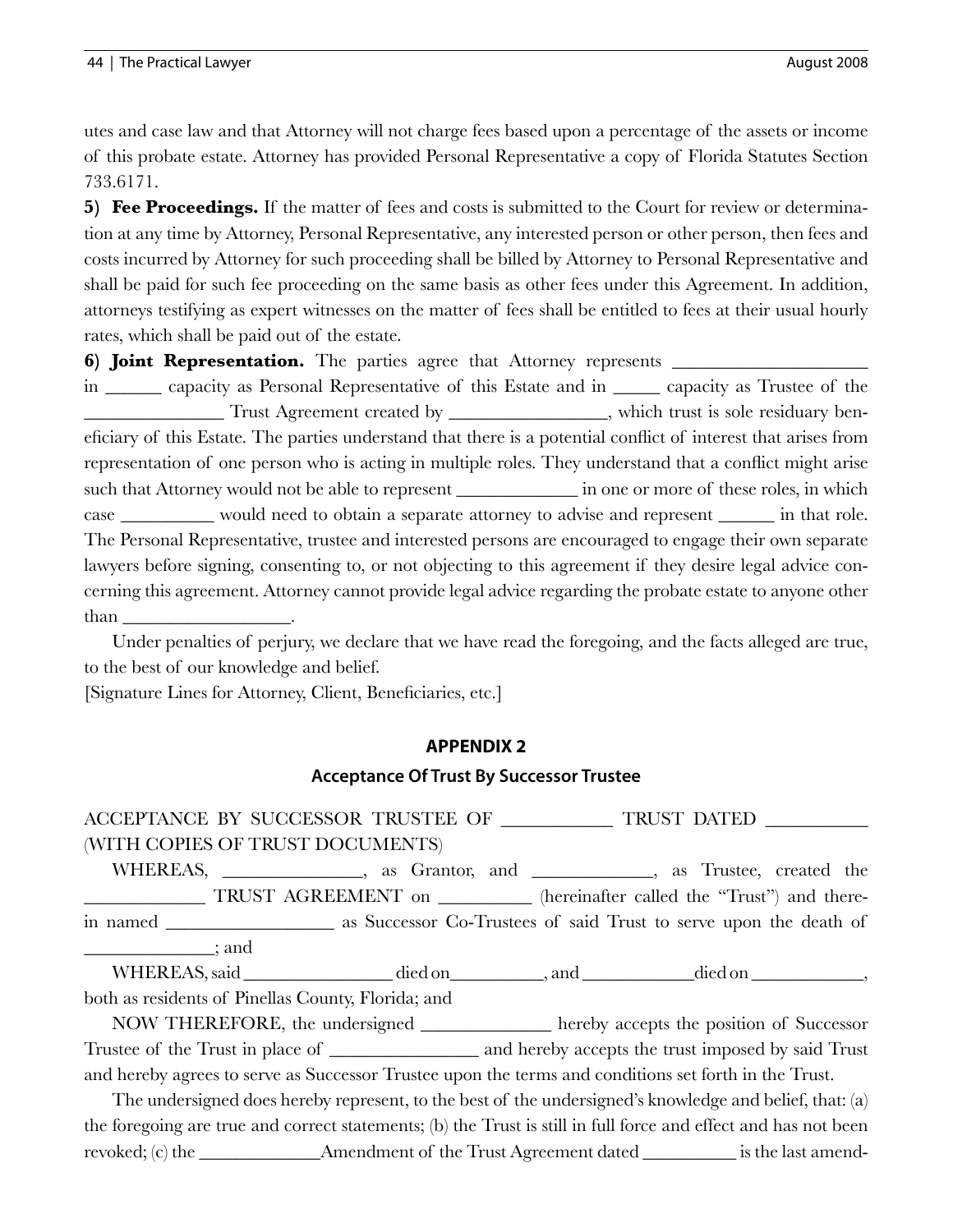ment to the Trust; and (d) the undersigned is the only Trustee of the Trust at this time and is the current Trustee of the Trust.

The undersigned hereby certifies that the following attached hereto are true and correct copies of the originals thereof:

| TRUST AGREEMENT dated<br>1)                                                             |                                                                                                                                                                                                                     |
|-----------------------------------------------------------------------------------------|---------------------------------------------------------------------------------------------------------------------------------------------------------------------------------------------------------------------|
| $\left( 2\right)$                                                                       |                                                                                                                                                                                                                     |
| DATED this $\_\_\_\_\_\_\_\$ day of $\_\_\_\_\_\_\$                                     |                                                                                                                                                                                                                     |
| <b>STATE OF FLORIDA</b><br><b>COUNTY OF PINELLAS</b>                                    | <u> 1989 - Johann Harry Barn, mars ar yn y breninn y breninn y breninn y breninn y breninn y breninn y breninn y</u><br>The foregoing instrument was acknowledged before me this _________ day of _____, 20____, by |
| Notary Public-State of Florida:                                                         |                                                                                                                                                                                                                     |
|                                                                                         |                                                                                                                                                                                                                     |
|                                                                                         |                                                                                                                                                                                                                     |
| Personally Known _____; OR Produced Identification ______                               |                                                                                                                                                                                                                     |
| Affix Seal Below:                                                                       |                                                                                                                                                                                                                     |
| IN THE CIRCUIT COURT FOR PINELLAS COUNTY, FLORIDA                                       |                                                                                                                                                                                                                     |
| PROBATE DIVISION                                                                        |                                                                                                                                                                                                                     |
| UNIFORM CASE NO.:                                                                       |                                                                                                                                                                                                                     |
| REFERENCE NO.:                                                                          |                                                                                                                                                                                                                     |
| IN RE: ESTATE OF                                                                        |                                                                                                                                                                                                                     |
| the control of the control of the control of the control of the control of<br>DECEASED. |                                                                                                                                                                                                                     |
| <u> 1990 - Johann Barbara, martin amerikan basar da</u><br>Date of Death:               |                                                                                                                                                                                                                     |
| Letters Issued:                                                                         |                                                                                                                                                                                                                     |
| Date of 1st Publication Notice Creditors:                                               |                                                                                                                                                                                                                     |
| <b>Inventory Due:</b>                                                                   |                                                                                                                                                                                                                     |
| Date Claims Period Ends:                                                                |                                                                                                                                                                                                                     |
| <b>Statement Regarding Creditors Due:</b>                                               |                                                                                                                                                                                                                     |
| Objection to Claims Due:                                                                |                                                                                                                                                                                                                     |
| 706 Due:                                                                                |                                                                                                                                                                                                                     |
| Petition for Discharge Due:                                                             |                                                                                                                                                                                                                     |
| SSN:                                                                                    |                                                                                                                                                                                                                     |
| Tax ID:                                                                                 |                                                                                                                                                                                                                     |
| Judge:                                                                                  |                                                                                                                                                                                                                     |
| Judge's phone #:                                                                        |                                                                                                                                                                                                                     |
| Judge's fax #:                                                                          |                                                                                                                                                                                                                     |
| JA:                                                                                     |                                                                                                                                                                                                                     |
|                                                                                         |                                                                                                                                                                                                                     |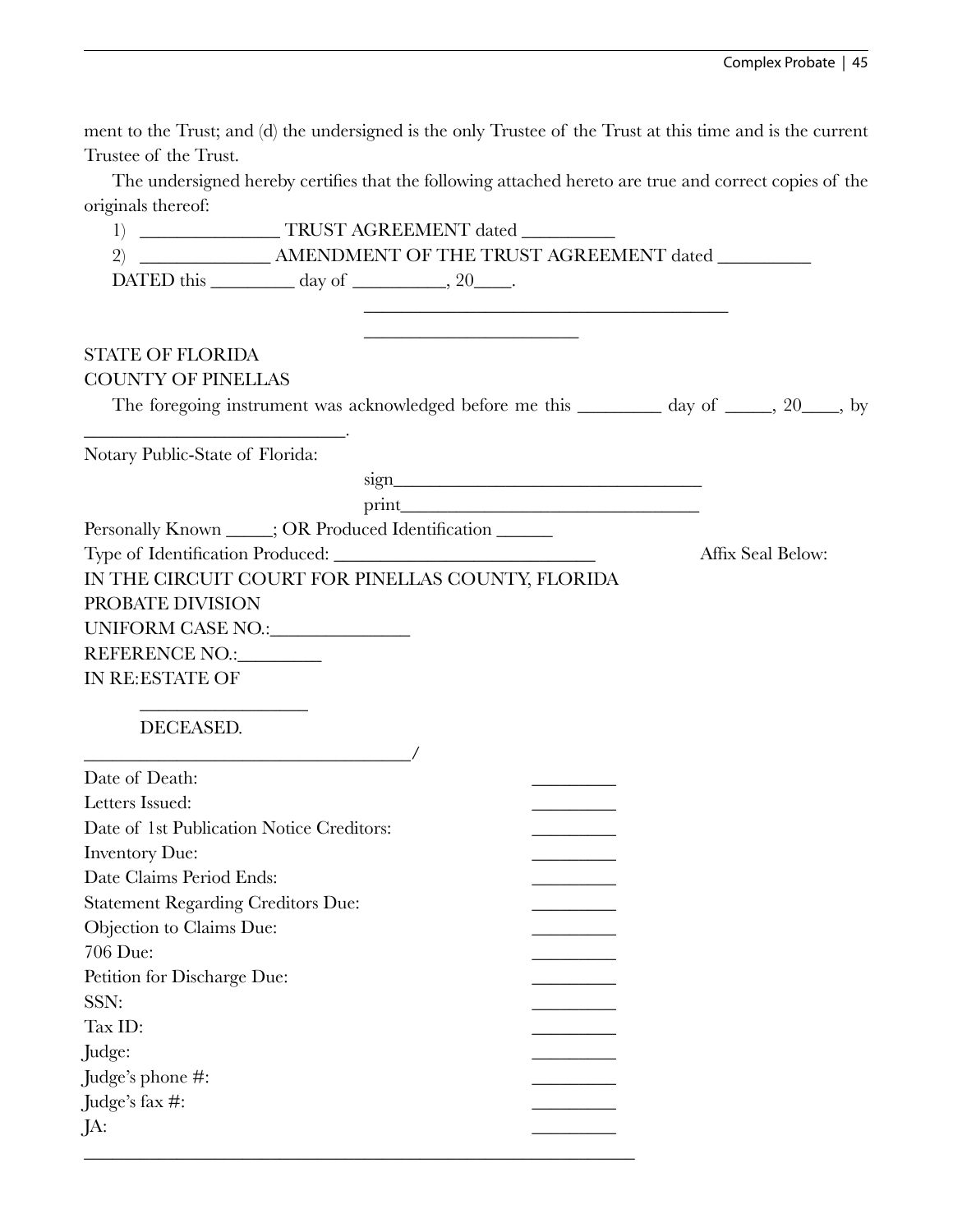# **APPENDIX 3**

# **Pleadings Index**

Date Filed

- 1. Certificate of Death
- 2. Last Will and Testament
- 3. Petition for Administration
- 4. If not self-proving, one of following:
	- \_\_ Oath of Witness to Will
	- \_\_ Proof of Will
- 5. One of following:
	- \_\_ Oath of Personal Representative, Designation of Resident Agent, and Acceptance \_\_ Oath of Corporate Personal Representative
- 6. One of following:
	- \_\_ Bond of Personal Representative
	- \_\_ Petition to Waive Bond (use its order instead of above order admitting)
	- \_\_ Pending:
- 7. Order Admitting Will to Probate, Setting Bond and Appointing Personal Representative
- 8. Letters of Administration
- 9. Attorney's Hourly Fee Agreement

Later:

- 10. Notice of Administration
- 11. Notice to Creditors
- 12. Proof of Publication of Notice to Creditors
- 13. Proof of Service of Notice of Administration
- 14. Proof of Service of Notice to Creditors
- 15. Inventory
- 16. Proof of Service of Inventory
- 17. Statement Regarding Creditors
- 18. Notice of Federal Estate Tax Return Due
- 19. Notice of Trust
- 20. Notice of Ancillary Administration
- 21. Notice of Civil Action
- 22. Personal Representative's Proof of Claim
- 23. Petition for Determination of Homestead
- 24. Petition for Exempt Property
- 25. Petition for Family Allowance
- 26. Statement of Claim
- 27. Satisfaction and Release of Claim
- 28. Objection to Claim
- 29. Disclaimer
- 30. IRS closing letter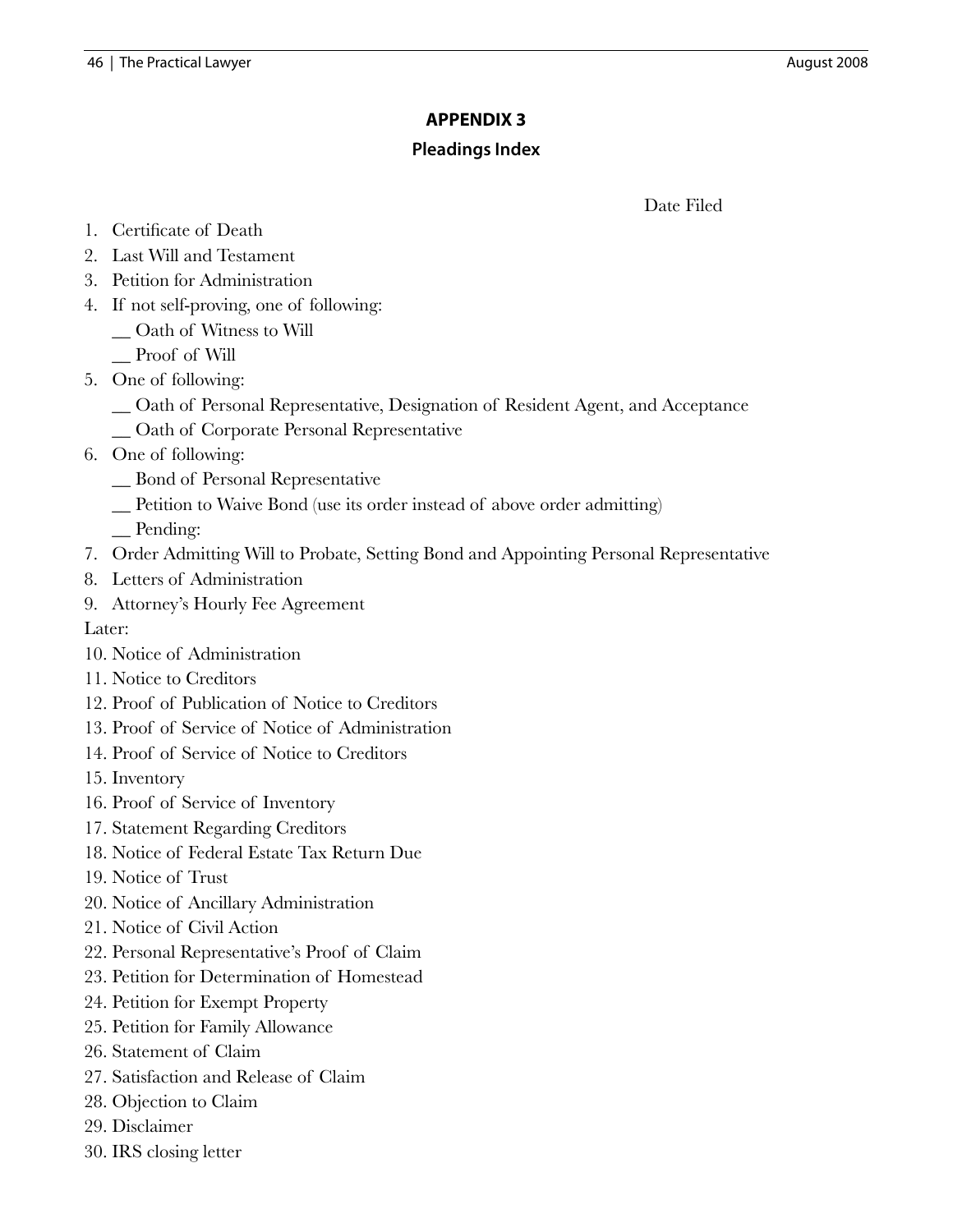- 31. Florida DOR Closing Letter
- 32. Affidavit of No Florida Estate Tax Due DR-312
- 33. Waiver of Compensation by Personal Representative
- 34. Petition for Discharge (Full Waiver)

35. Waiver of Accounting, Consent to and Waiver of Service of Petition for Discharge, Final Receipt of Beneficiary, and Consent to Discharge

36. Final Accounting

- 37. Receipt
- 38. Consent to Discharge and Accounting
- 39. Order of Final Discharge

#### **APPENDIX 4**

#### **Confidentiality Letter**

Confidential Attorney-Client, Accountant-Client and Work Product Privileged Communication John Doe, CPA 100 Main Street

Anytown FL

Re:Estate of Larry Moe, Deceased

Dear John:

On behalf of our client \_\_\_\_\_\_, in her capacity as Personal Representative of the Estate of \_\_\_\_\_\_\_\_\_\_\_, this confirms your engagement as CPA to provide accounting and tax advice and to prepare tax returns. Please note that your client is the Personal Representative and not the estate and not the beneficiaries or creditors of the estate. All of your communications with the Personal Representative and with this office must be kept confidential and within the attorney-client, accountant-client and work product privileges. Please send me and our client your engagement letter with hourly rates for approval of our client along with a list of tax returns you intend to prepare. Thank you. Very truly yours,

#### **APPENDIX 5**

#### **Limitations Notice**

LIMITATION NOTICE FOR \_\_\_\_\_\_\_\_\_\_\_ ACCOUNTING

To:

YOU ARE NOTIFIED for and on behalf of \_\_\_\_\_\_\_\_\_\_\_\_\_, as Trustee of the \_\_\_\_\_\_\_\_\_\_ TRUST, that the following have been filed in this Court by \_\_\_\_\_\_\_\_\_\_\_\_\_\_\_, true copies of which ac-

company this Notice:

\_\_\_\_\_\_\_\_\_\_\_\_\_\_ Accounting of Trustee (\_\_\_\_\_\_ through \_\_\_\_\_\_\_\_)

An action for breach of trust based on matters disclosed in a trust accounting or other written report of the Trustee may be subject to a six month statute of limitations from the receipt of the trust accounting or other written report. If you have questions, please consult your attorney. (The undersigned attorney is not your attorney; he is attorney for the Trustee.)